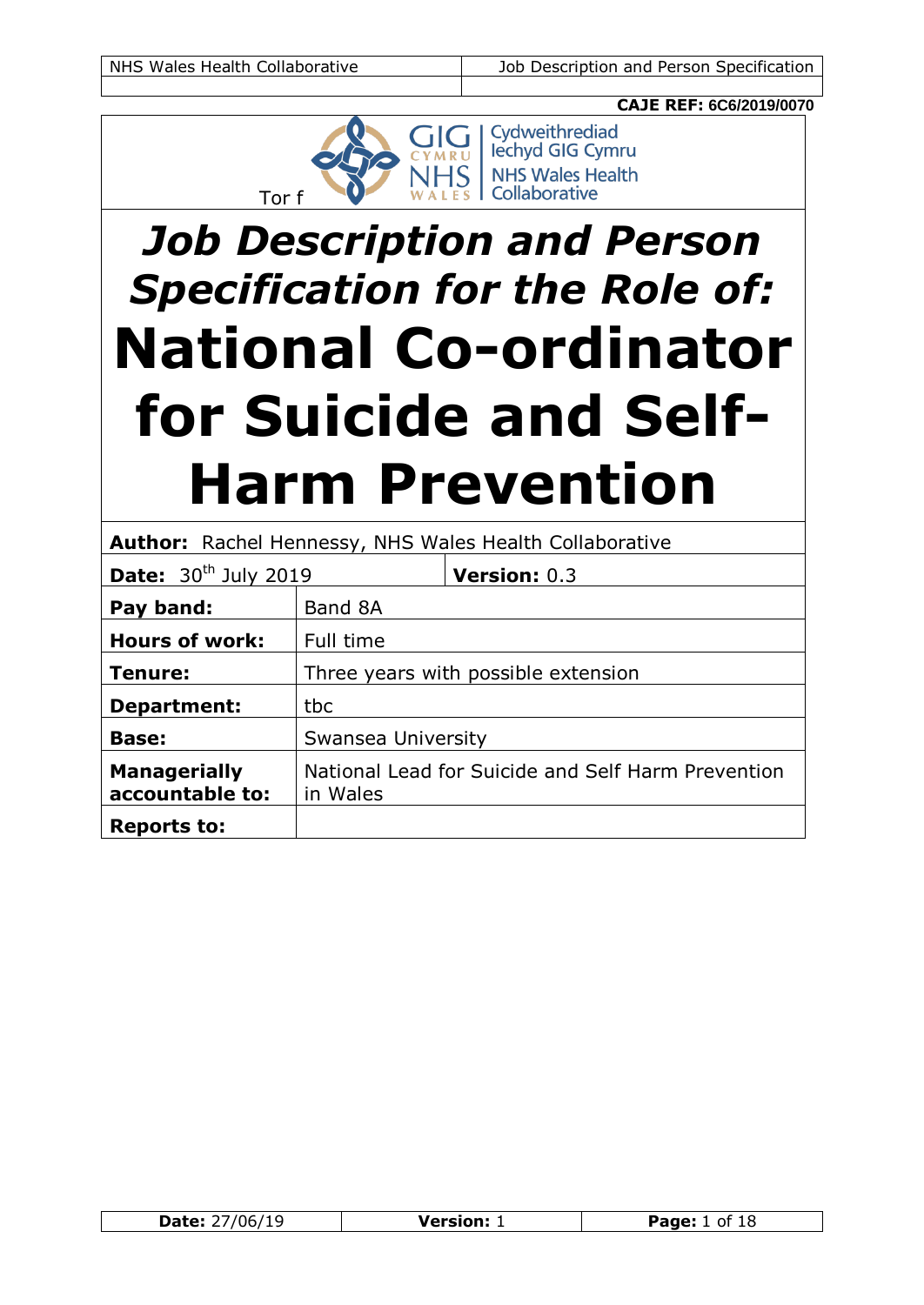# **Job Description**

# **1 Job Summary**

This role will be responsible for overseeing the implementation and delivery of the national strategic objectives of 'Talk to Me Too', the national suicide and self-harm prevention strategy across Wales. The role will also be responsible for co-ordinating the consistency, responses and activities of Regional Forums through Regional/Local suicide Prevention plans under guidance of the National Advisory Group on Suicide and Selfharm prevention to Welsh Government and reporting to the National Lead for Suicide and Self-harm prevention in Wales.

Key relationships: Chair of the National Advisory Group, Regional Leads for suicide and self-harm prevention, Health Boards, Local authorities, universities, third sector, Welsh Government, public, service users

# **2 Main duties**

- Oversee the delivery of the strategic priorities outlined in the National Talk to Me 2 Strategy on suicide and self-harm prevention across Wales, working closely with the National Lead for Suicide and Self-harm prevention, regional leads, and with partners and Welsh Government
- Manage the activities and welfare of Regional co-ordinators
- Manage the strategic planning, delivery and reporting processes of the national suicide and self-harm prevention agenda across Wales.
- Provide leadership and support to relevant authorities and wider stakeholders across the region in delivery of the regional/ local suicide prevention strategies
- Act as a central point of expertise and knowledge for Wales in relation to suicide and self-harm under the guidance of National Lead for Suicide and Self-harm prevention
- To support and attend the national advisory group
- Responsible for reporting progress against delivery of the strategic priorities to Welsh Government, including identification of key risks and challenges under the guidance of National Lead for Suicide and Selfharm prevention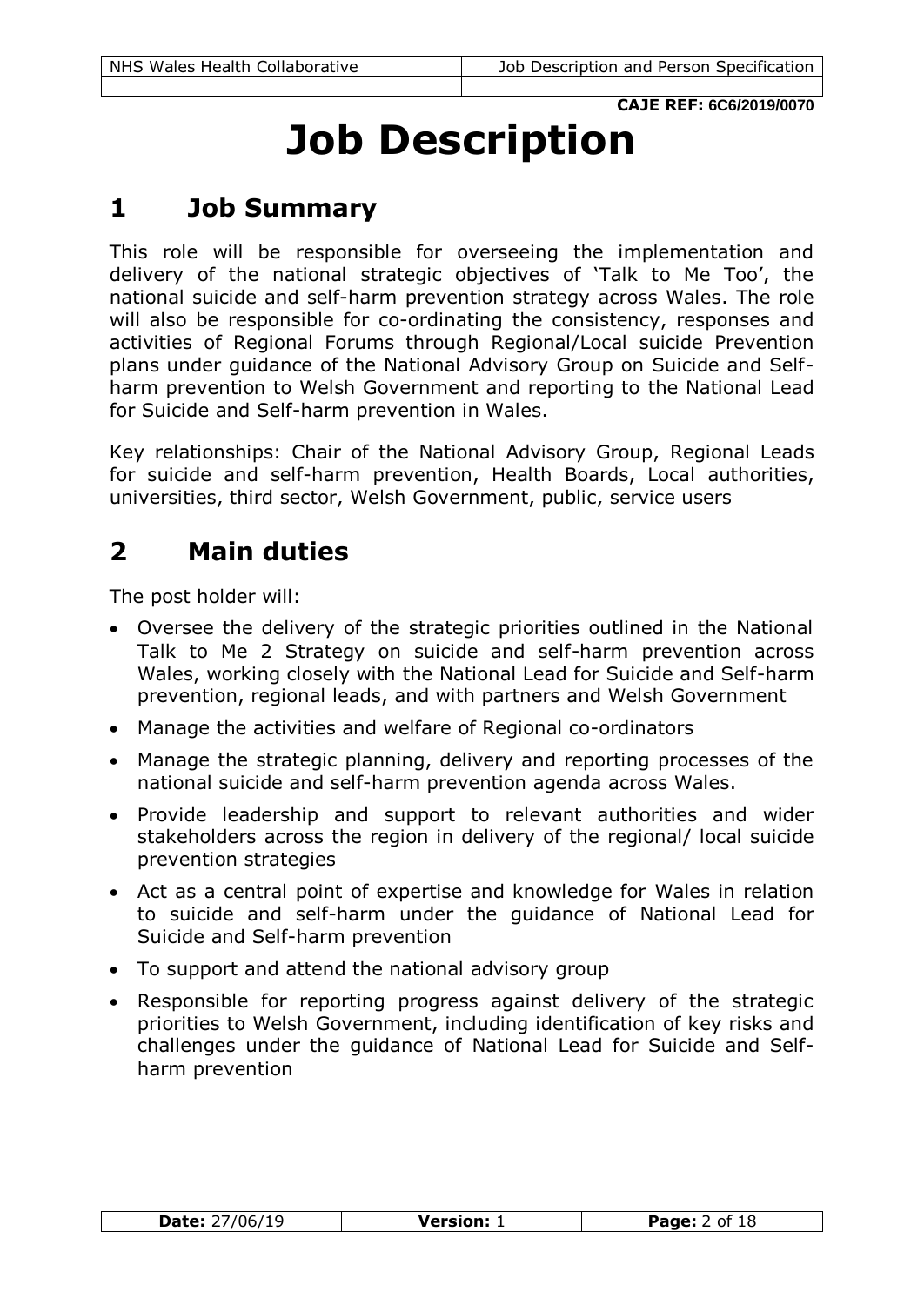# **3 Specific requirements**

### **3.1 Communication and Relationship Skills**

The post holder will:

- Develop and maintain effective and appropriate communication arrangements that to ensure that professional/service staff can fully contribute to and influence the planning and delivery of services across Wales in relation to suicide and self-harm prevention.
- Develop effective communications and establish good working relationships with Welsh Government senior staff, other NHS bodies, third sector, local government, local authorities, public, service users
- Provide and receive highly complex, sensitive and contentious information e.g. Clinical information/data that may need interpreting in order to make a case for change
- Establish effective reporting and review mechanisms
- Represent the condition areas at appropriate forums
- Present complex often sensitive and contentious information to broaden understanding and influence board/senior managers/partner agencies
- Make formal presentation to large groups of people often at a very senior level
- Act as a focal point for communications for the condition areas and ensure the dissemination of information to all identified parties
- Act as an 'advocate' for the condition areas by negotiating and persuading senior stakeholders of the importance of the work plan and its constituent programmes and projects of work and their objectives
- Manage the 'Talk to Me Too' website and content

# **3.2 Knowledge, Training and Experience**

- have experience of line management of managerial and administrative staff
- Have detailed knowledge and experience of programme and project management
- Be educated to master's degree level or have an equivalent level of experience
- Have relevant experience of working in a complex multi-agency project or programme environment with multiple work streams
- Have a high level of numeracy, written and spoken English

| Date:<br>'U6/.<br>- - | Version: | Page:<br>O1<br>18 |
|-----------------------|----------|-------------------|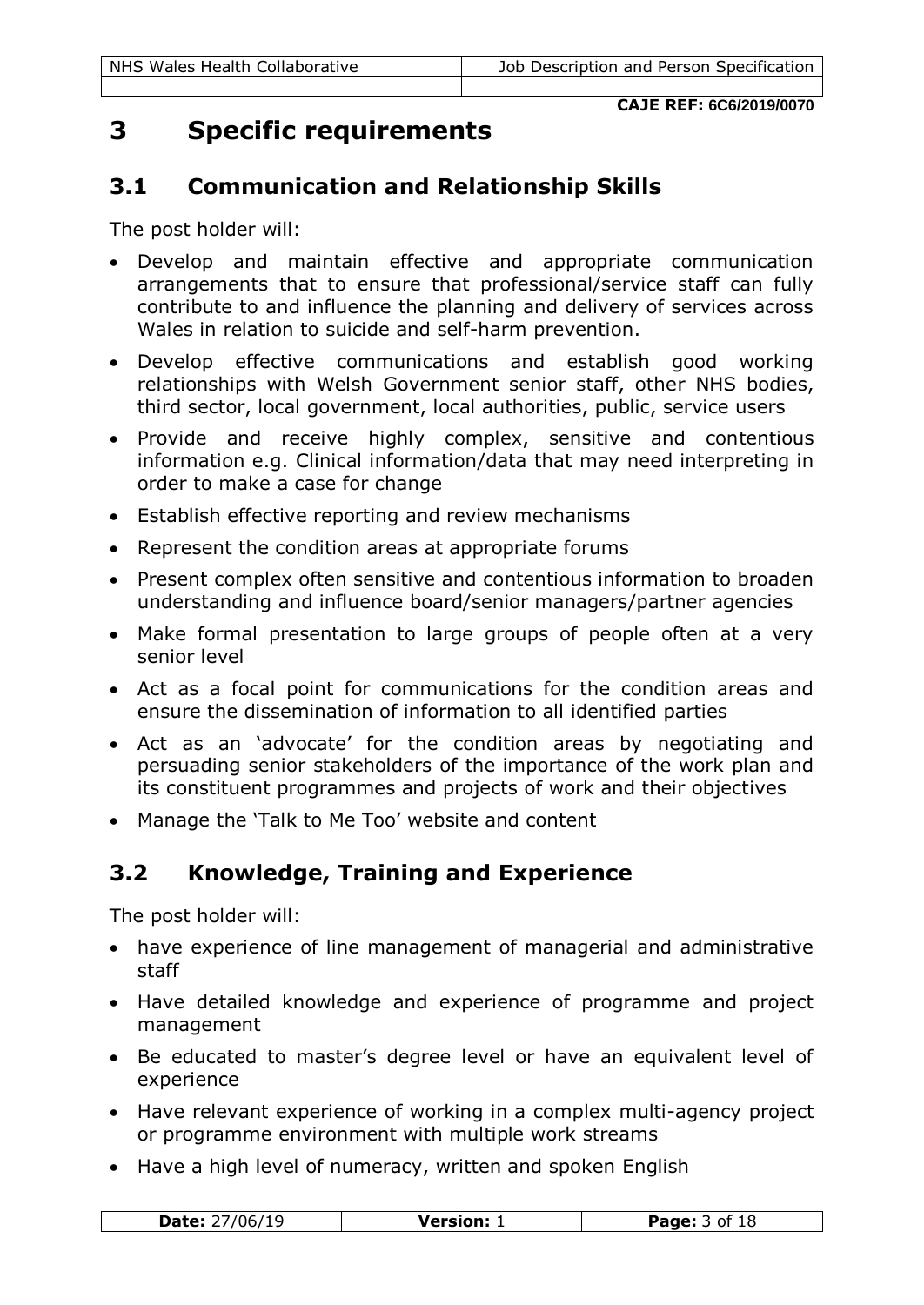- Have experience and knowledge in the use of advanced MS office suite
- Have proven experience of working autonomously and without supervision, using own initiative
- Have the ability to produce high level reports in line with key performance indicators

#### **3.3 Analytical and Judgemental Skills**

The post holder will:

- Establish performance indicators and develop a monitoring framework to ensure that performance of complex project and service issues can be measured and reported in response to local, national and programme specific requirements
- Promote performance analysis that will support a cycle of continuous improvement – this can often be of a complex nature
- Act as decision maker on a range of complex/highly complex project/programme issues where there may be more than one course of action

### **3.4 Planning and Organisational Skills**

The post holder will:

- Co-ordinate and deliver the national programme of work across Wales
- Maintain a planning framework with supporting processes for both long, medium and short term programme objectives
- Manage the strategic development of relevant services in Wales in line with the intent of national work streams, including those outlined in the Talk to Me 2 delivery plan and the Assembly Committee Inquiry 'Everybody's Business'.
- Facilitate National and regional cross-organisational planning strategies as appropriate.
- Work with National Lead regional co-ordinators and regional suicide and self-harm prevention forums to support the strategic development of relevant services in Wales.
- With the National Lead and the regional co-ordinators, develop a range of plans in line with the longer-term strategic objectives of the project/programme cycles which may lead to significant change and impact on services going forward

### **3.5 Physical Skills**

The post holder will be required to:

| <b>Date: 27/06/19</b><br><b>Page:</b> 4 of 18<br><b>Version:</b> 1 |  |  |
|--------------------------------------------------------------------|--|--|
|--------------------------------------------------------------------|--|--|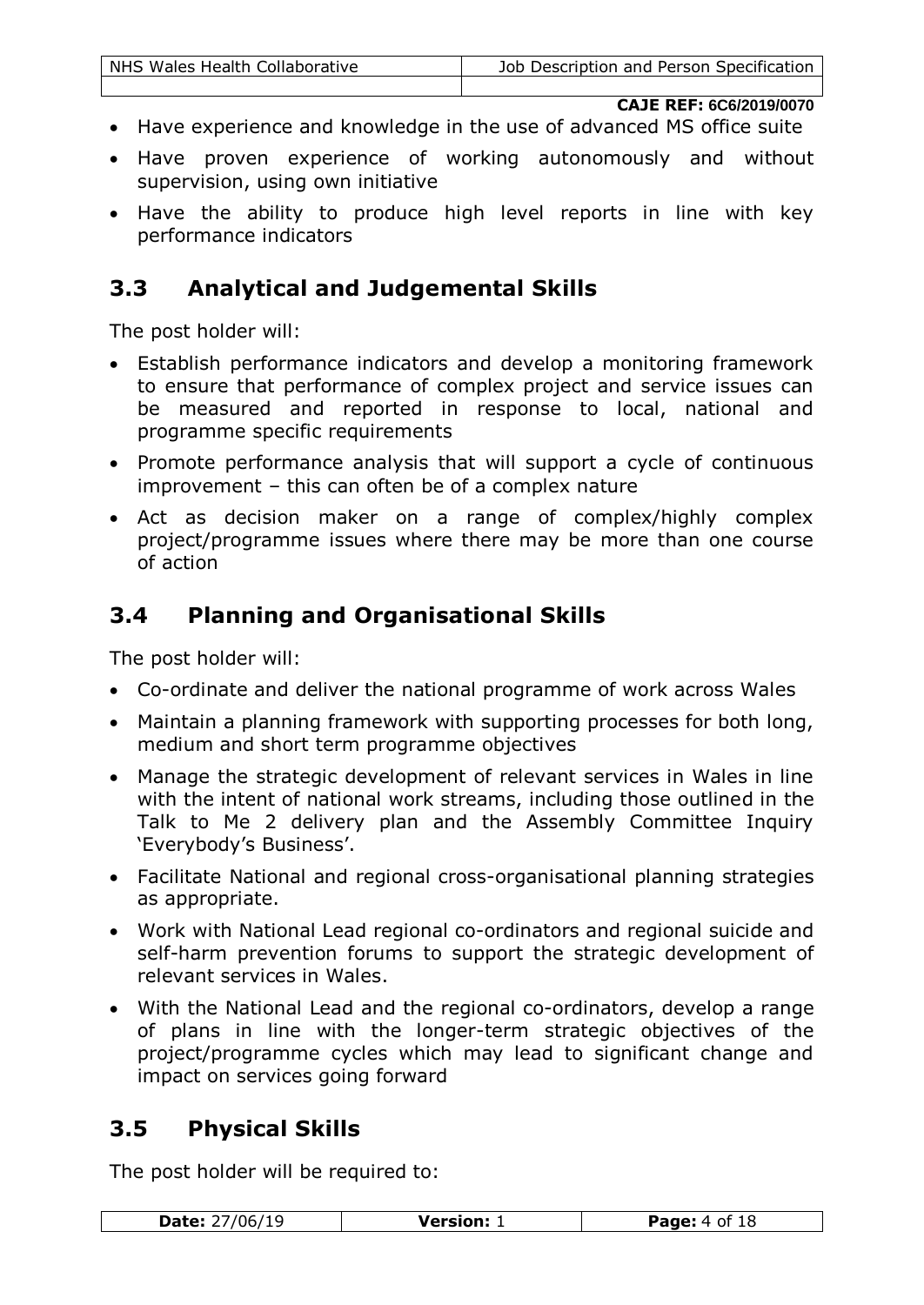- Undertake frequent VDU use for periods of up to half a day in order to produce complex reports and analysis to support deadlines e.g. Producing a programme business case which will make the case for investment in the programme of work as well as explain the programme approach – this may often be complex and require explaining in a way that a diverse audience can understand
- When driving sit in a restrictive sitting position for up to five hours on a regular basis to meet the travelling requirements of the post
- Use of keyboard skills are required for completing reports, documents etc.

### **3.6 Responsibility for Patient /Client Care**

The post holder will:

- Assist and respond to enquiries from members of the public/external organisations
- Be expected to assist with members of the public/external organisations e.g. In the event of a cluster, emergency situation or at attendance of events/external locations
- Ensure engagement of stakeholders and people with lived experience in service development and delivery.
- Contact with patients is incidental

### **3.7 Responsibility for Policy/Service Development Implementation**

- Co-ordinate and adjust programme plans to deliver service development and improvement programmes to include the scheduling of activities and milestones
- Work with partners to identify gaps and opportunities to co-ordinate and collaborate on service development and delivery ensuring consistency of approach across regions.
- Work with partners to identify opportunities for continual service improvement by utilising ppm methodologies.
- Work with colleagues and other stakeholders to promote good practice within the scope of particular programmes
- Have responsibility for developing policies for implementation of specific programme area across the organisation/service
- Provide advice when required, under the quidance of the National Lead, to senior officials and ministers on the development of policy to support

|              | reian:       |
|--------------|--------------|
|              | <b>D</b> 300 |
| vate:        | .            |
| $\mathbf{r}$ | ᅩ            |
| - -          |              |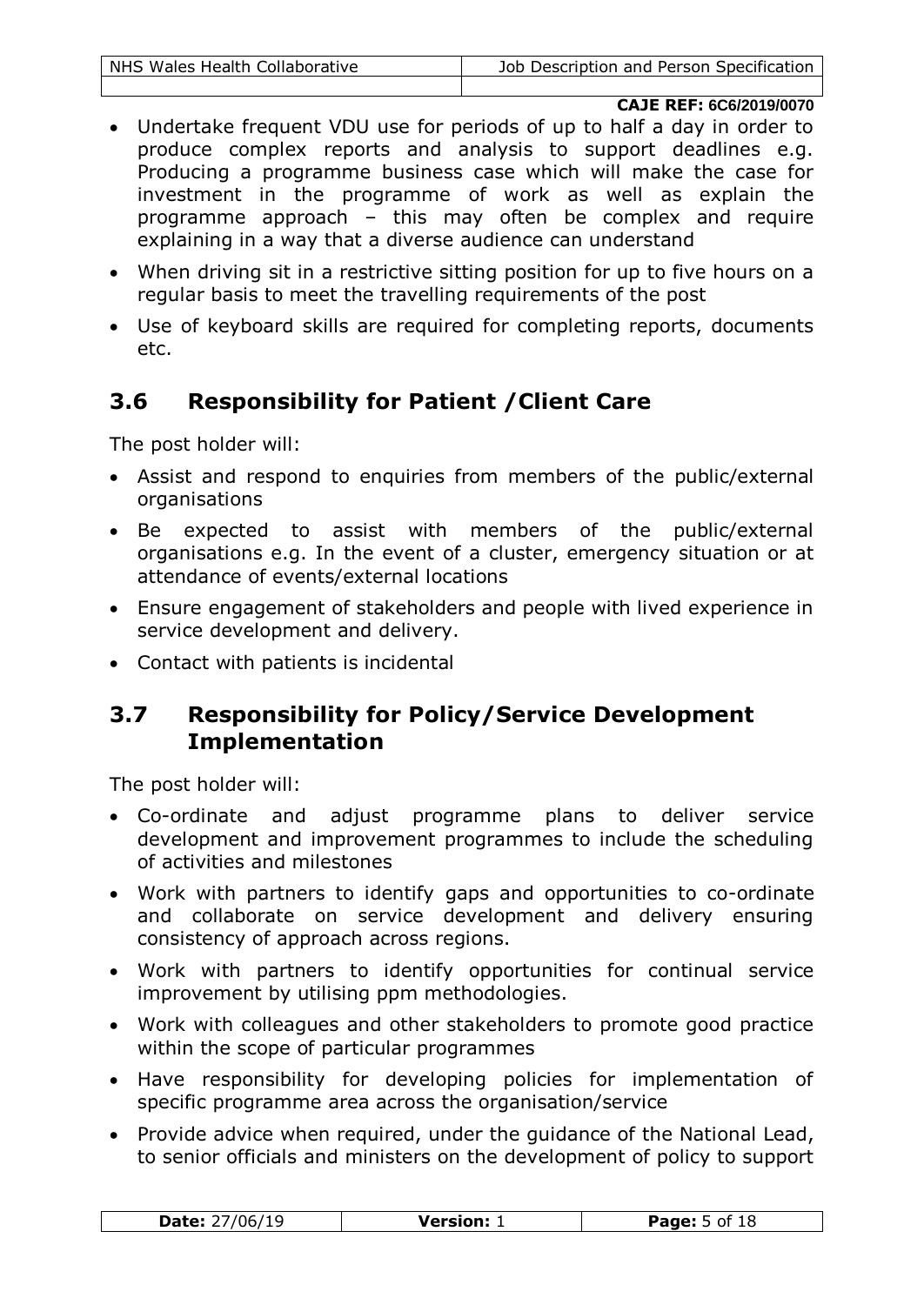the implementation of priorities outlined in the national 'Talk to Me 2' strategy on suicide and self-harm prevention.

- Co-ordinate and disseminate national policy and best practice.
- Advise relevant strategic forums/partnerships on high level policy issues.

#### **3.8 Responsibility for Financial and Physical Resources**

The post holder will:

- Ensure the effective use of all resources and to ensure that any agreed budgets are kept within specified financial limits and operate within approved financial policies
- Ensure that required resources are committed, arbitrating between conflicts within the projects and negotiating solutions to problems between the project and external bodies
- Manage the designated budgets affectively and ensure each operates within the financial scope allocated to it, providing quarterly update reports.
- Be an authorised signatory and budget holder

#### **3.9 Responsibility for Human Resources**

- Provide managerial and programme support to the regional coordinators across Wales delivering the programme of work, including allocating work packages and tasks in line with national priorities.
- Ensure activities allocated to regional coordinators are delivered to the right quality and timescale. This will require the use of the characteristics of a line manager with colleagues including, but not limited to: coaching, negotiation, prioritisation, conflict resolution and encouragement.
- Provide effective leadership, motivation and day to day management of the regional coordinators.
- Ensure that work packages are defined, documented, accepted and actioned by regional coordinators where appropriate.
- Manage the planning and organisation of own workload, including prioritising a demanding workload and providing direction to the regional coordinators.
- Provide guidance to Health Boards in relation to ongoing performance and delivery against the programme of work allocated to the regional coordinators for the portfolio management work within the specific

| $\sqrt{ }$<br>Date:<br><b>Version:</b><br>Page:<br>$\sim$ |
|-----------------------------------------------------------|
|-----------------------------------------------------------|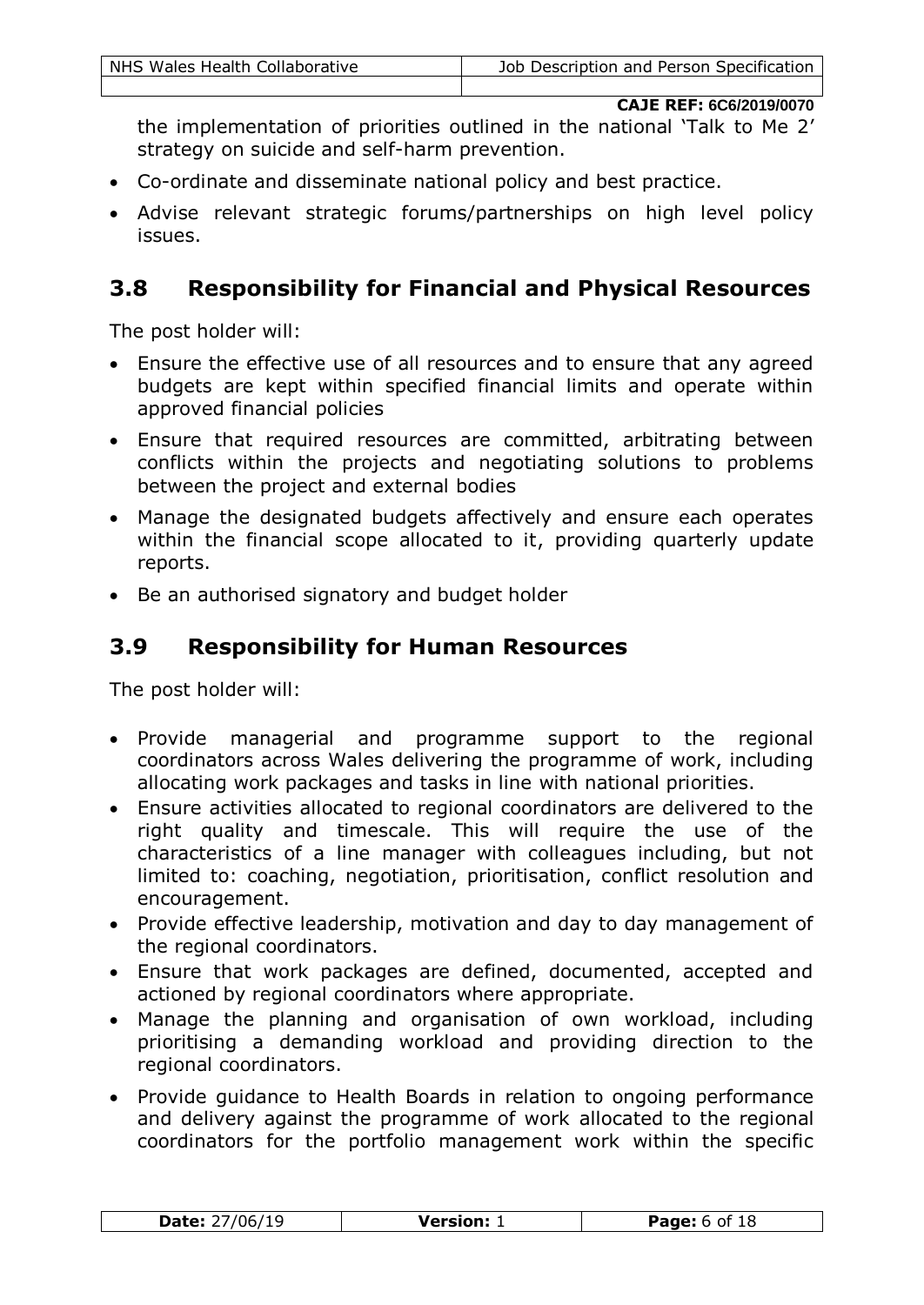condition areas, guiding their ongoing performance and development and ensuring adherence to national policies

### **3.10 Responsibility for Information Resources**

The post holder will:

- Determine the resources, expertise and activities required to scale up programmes through the most cost effective routes
- Provide advice on and promote the introduction of technology and information systems to support the promotion and up-take of quality improvement.
- Undertake detailed analysis of highly complex, multiple data sets including, but not limited to, patient activity, facilities data, financial information, current and projected population demographics and service pathways spanning multiple organisations.
- Use a wide range of IT applications to create reports
- Ensure security of records in line with relevant legislation and policies
- Produce regular reports identifying performance against programme briefings

### **3.11 Responsibility for Research and Development**

The post holder will:

- Provide a source of intelligence on related activities as part of everyday work
- Provide advice on research activities in new areas taking account of evidence from elsewhere
- Review, renew and audit systems when required e.g. The programme/project risk and issue logs, this will require creating, continual review and periodic audit to ensure there remains a robust governance system
- Undertake complex audits related to the programmes/projects e.g. Audits of clinical equipment utilisation to understand if the resource is being used at optimum effectiveness

### **3.12 Freedom to Act**

- Demonstrate independence of thought
- Have a flexible approach to accommodate urgent or ad hoc requests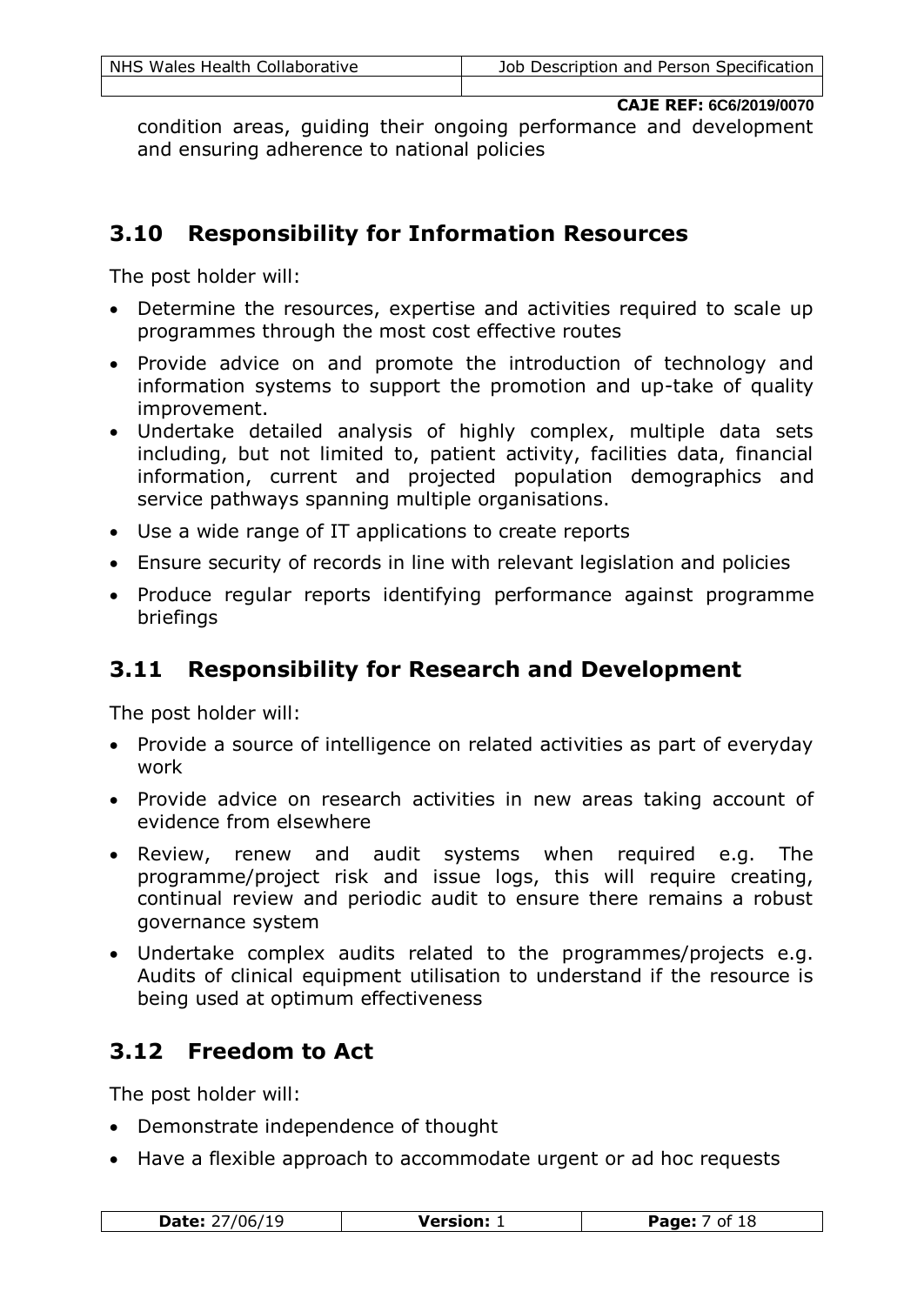- Prepare presentations for delivery at national, regional and local conferences/meetings
- Interpret national policy/guidelines for programme/project areas
- Be responsible for own actions and those of line managed staff
- Identify issues and develop solutions where necessary and report to the appropriate structures and/or escalate as required
- Provide verbal and written reports as requested by Welsh Government, senior officers, councillors.

# **3.13 Physical Effort**

The post holder will be required to:

- Sit and stand in a restricted position and may be required to exert light physical effort for short periods of time i.e. Resource equipment
- Undertake frequent VDU use for periods of up to 3 to 4 hours at a time in order to produce complex reports and analysis to support commissioning deadlines
- Carry laptop computer and/or projection equipment (approx. 3kg) to meetings for presentation purposes and carrying of laptop computer to facilitate flexible working (i.e. working from venues and/or when travelling by train)

# **3.14 Mental Effort**

The post holder will:

 Undertake periods of prolonged concentration when analysing information, scrutinising delivery/action plans, writing reports and formulating future strategies in conjunction with many competing priorities e.g. when receiving monthly highlight reports from a programmes workstreams – these will require analysis, interpretation to understand the complications for the programmes overarching delivery plan and what corrective action maybe required

### **3.15 Emotional Effort**

- Engage with and sometimes challenge service managers and staff where barriers exist to implementation
- Be exposed to distressing or emotional circumstances is occasional i.e. imparting unwelcome news to stake holders/staff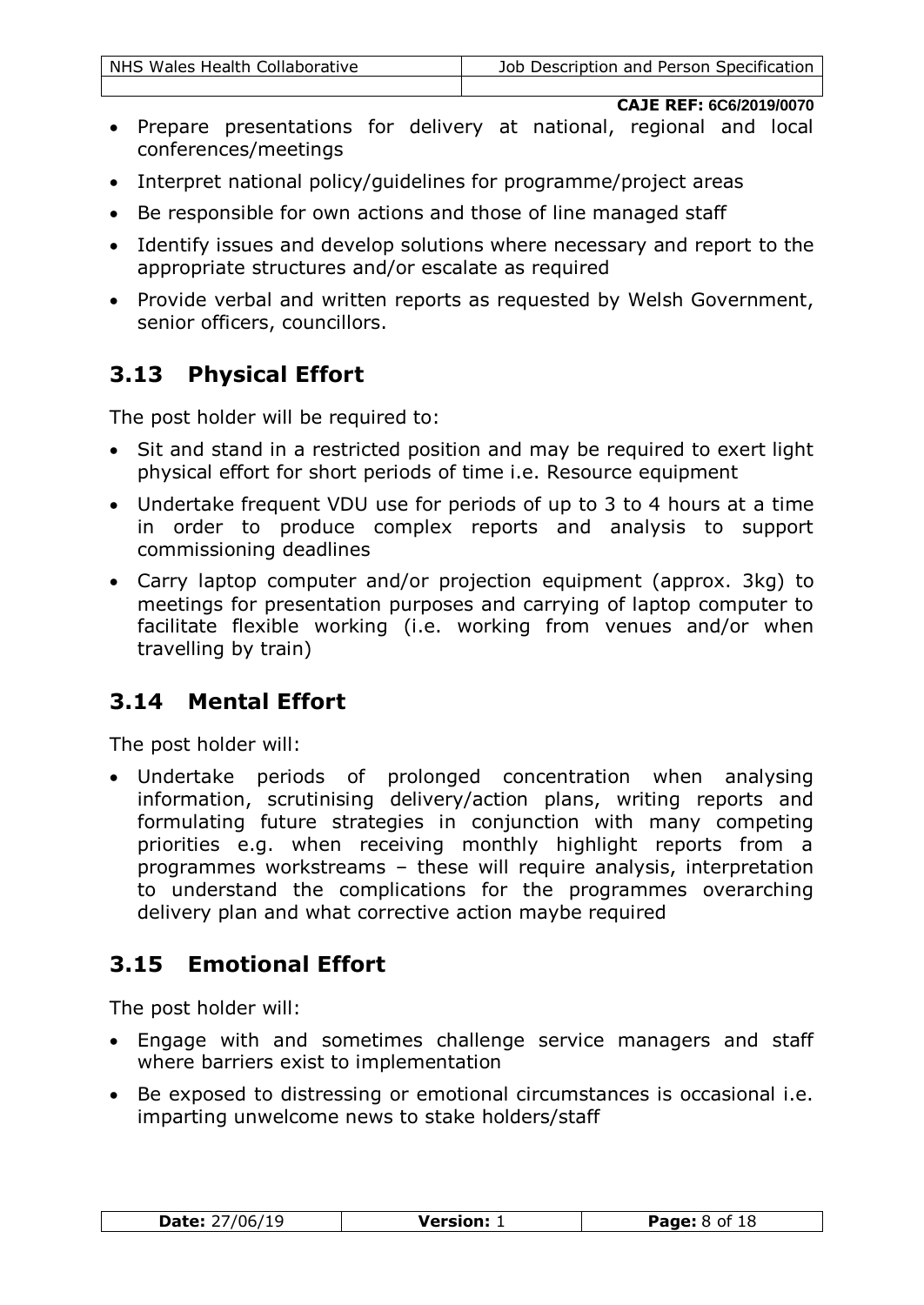#### **3.16 Working Conditions**

The post holder will:

- work in office conditions
- Be required to travel to meetings/events across Wales

### **4. GENERAL REQUIREMENTS**

- **Values:** All employees of the Health Board are required to demonstrate and embed the Values and Behaviour Statements in order for them to become an integral part of the post holder's working life and to embed the principles into the culture of the organisation.
- **Registered Health Professional:** All employees who are required to register with a professional body, to enable them to practice within their profession, are required to comply with their code of conduct and requirements of their professional registration.
- **Healthcare Support Workers:** Healthcare Support Workers make a valuable and important contribution to the delivery of high quality healthcare. The national Code of Conduct for NHS Wales describes the standards of conduct, behaviour and attitude required of all Healthcare Support Workers employed within NHS Wales. Health Care Support Workers are responsible, and have a duty of care, to ensure their conduct does not fall below the standards detailed in the Code and that no act or omission on their part harms the safety and wellbeing of service users and the public, whilst in their care.
- **Competence:** At no time should the post holder work outside their defined level of competence. If there are concerns regarding this, the post holder should immediately discuss them with their Manager/Supervisor. Employees have a responsibility to inform their Manager/Supervisor if they doubt their own competence to perform a duty.

| <b>D-L--</b><br>--- | <i><u>Varcian:</u></i><br>. . | 18<br><u>n___</u><br>ade<br>. . |
|---------------------|-------------------------------|---------------------------------|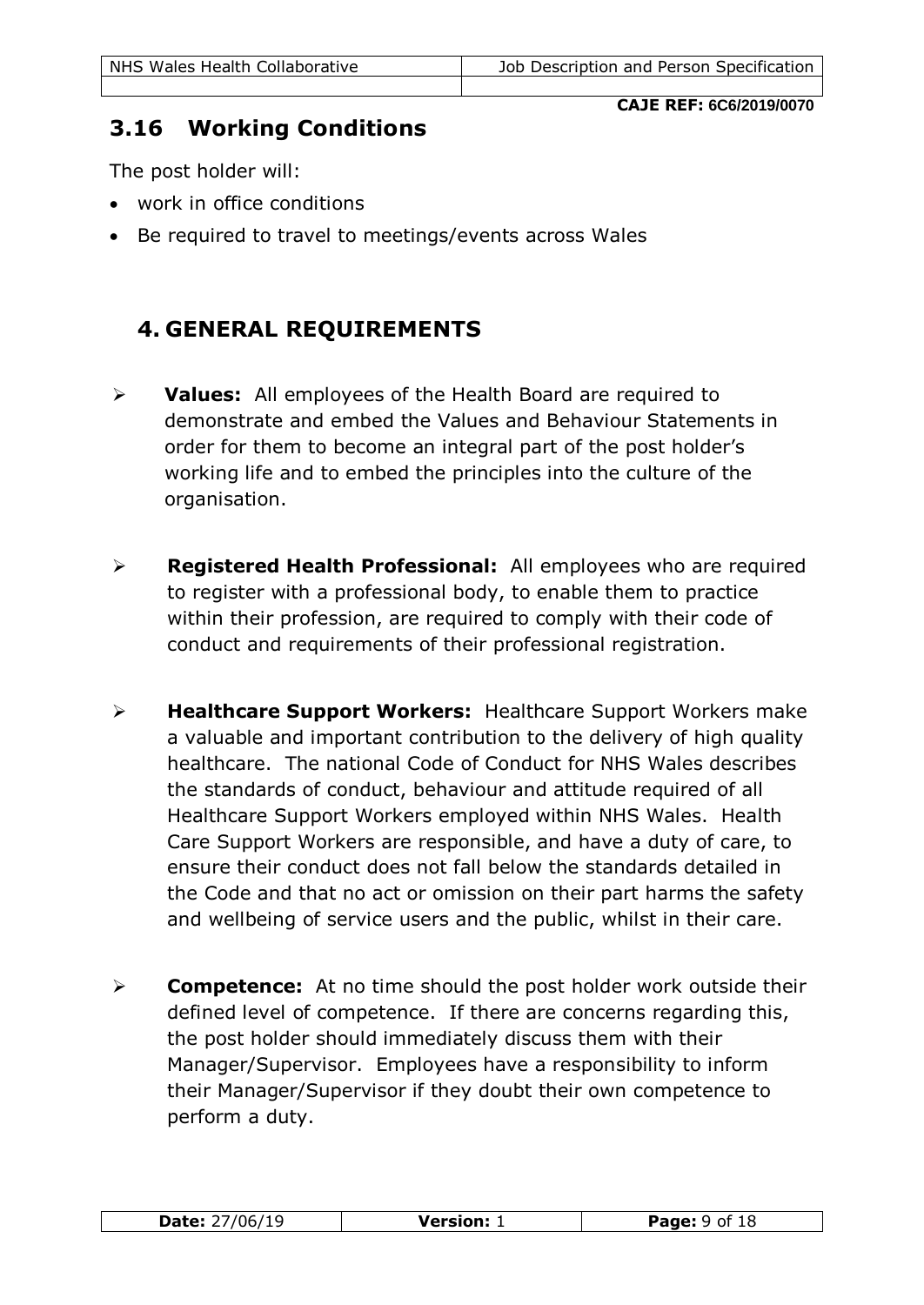- **Learning and Development:** All staff must undertake induction/orientation programmes at Corporate and Departmental level and must ensure that any statutory/mandatory training requirements are current and up to date. Where considered appropriate, staff are required to demonstrate evidence of continuing professional development.
- **Performance Appraisal:** We are committed to developing our staff and you are responsible for participating in an Annual Performance Development Review of the post.
- **Health & Safety:** All employees of the organisation have a statutory duty of care for their own personal safety and that of others who may be affected by their acts or omissions. The post holder is required to co-operate with management to enable the organisation to meet its own legal duties and to report any hazardous situations or defective equipment. The post holder must adhere to the organisation's Risk Management, Health and Safety and associate policies.
- **Risk Management:** It is a standard element of the role and responsibility of all staff of the organisation that they fulfil a proactive role towards the management of risk in all of their actions. This entails the risk assessment of all situations, the taking of appropriate actions and reporting of all incidents, near misses and hazards.
- **Welsh Language:** All employees must perform their duties in strict compliance with the requirements of their organization's Welsh Language Scheme and take every opportunity to promote the Welsh language in their dealings with the public.
- **Information Governance:** The post holder must at all times be aware of the importance of maintaining confidentiality and security of information gained during the course of their duties. This will in many cases include access to personal information relating to service users.

| Date:<br>16 | <b>Version:</b> | Page:<br>ΙÖ |
|-------------|-----------------|-------------|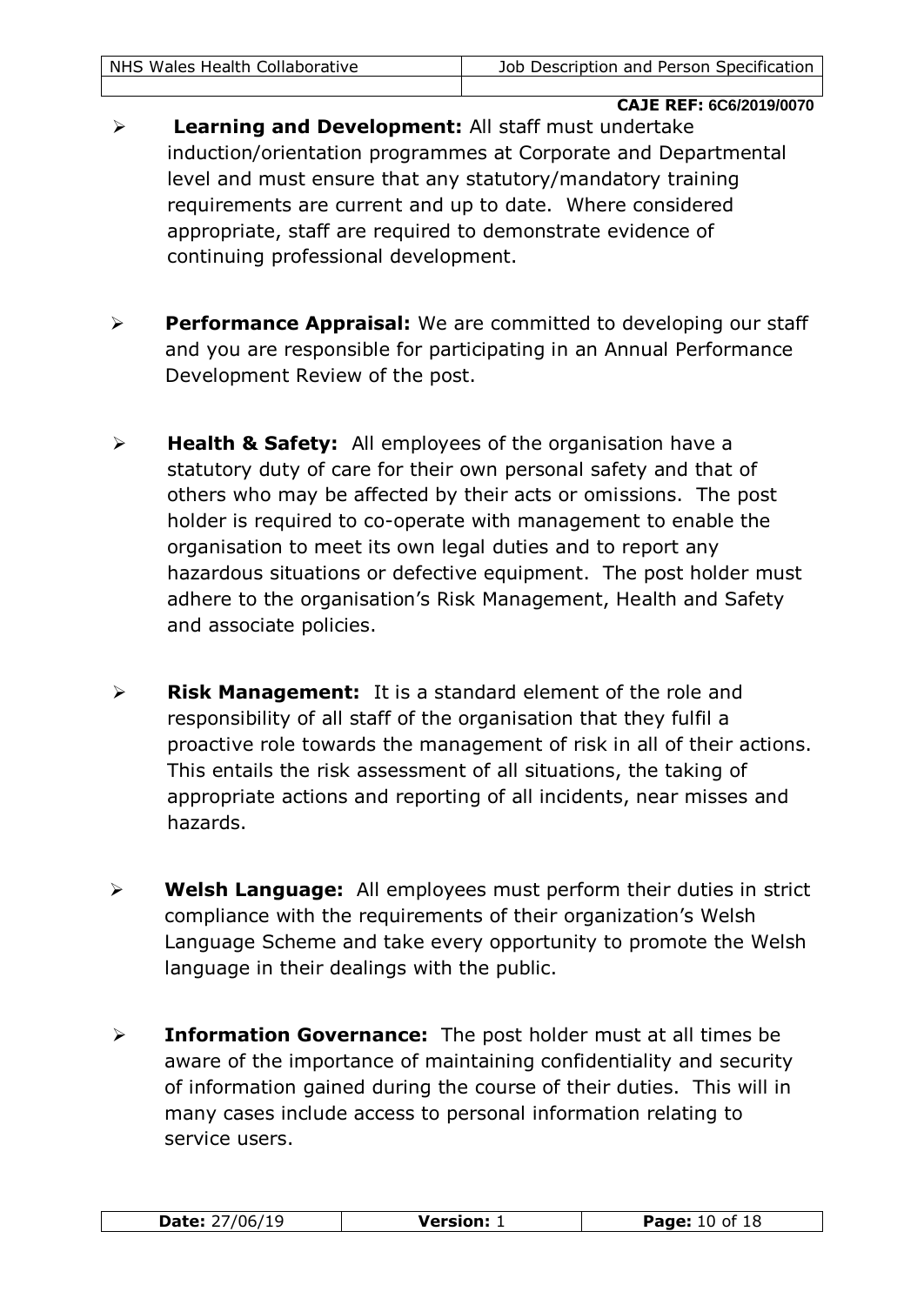- **Data Protection:** The post holder must treat all information, whether corporate, staff or patient information, in a discreet and confidential manner in accordance with the provisions of the General Data Protection Legislation and Organisational Policy. Any breach of such confidentiality is considered a serious disciplinary offence, which is liable to dismissal and / or prosecution under current statutory legislation and the HB or Trust Disciplinary Policy.
- **Records Management:** As an employee of this organisation, the post holder is legally responsible for

all records that they gather, create or use as part of their work within the organisation (including

patient health, staff health or injury, financial, personal and administrative), whether paper based or

on computer. All such records are considered public records and the post holder has a legal duty of confidence to service users (even after an employee has left the organisation). The post holder should consult their manager if they have any doubt as to the correct management of records with which they work.

- **Equality and Human Rights:** The Public Sector Equality Duty in Wales places a positive duty on the HB/Trust to promote equality for people with protected characteristics, both as an employer and as a provider of public services. There are nine protected characteristics: age; disability; gender reassignment; marriage and civil partnership; pregnancy and maternity; race; religion or belief; sex and sexual orientation. The HB/Trust is committed to ensuring that no job applicant or employee receives less favour-able treatment of any of the above grounds. To this end, the organisation has an Equality Policy and it is for each employee to contribute to its success.
- **Dignity at Work:** The organisation condemns all forms of bullying and harassment and is actively seeking to promote a workplace where employees are treated fairly and with dignity and respect. All staff are requested to report any form of bullying and harassment to

| .<br><b>Date:</b><br>$\sqrt{2}$ | Version: $\lrcorner$ | ιO<br>Page:<br>nt<br>ΙÖ |
|---------------------------------|----------------------|-------------------------|
|---------------------------------|----------------------|-------------------------|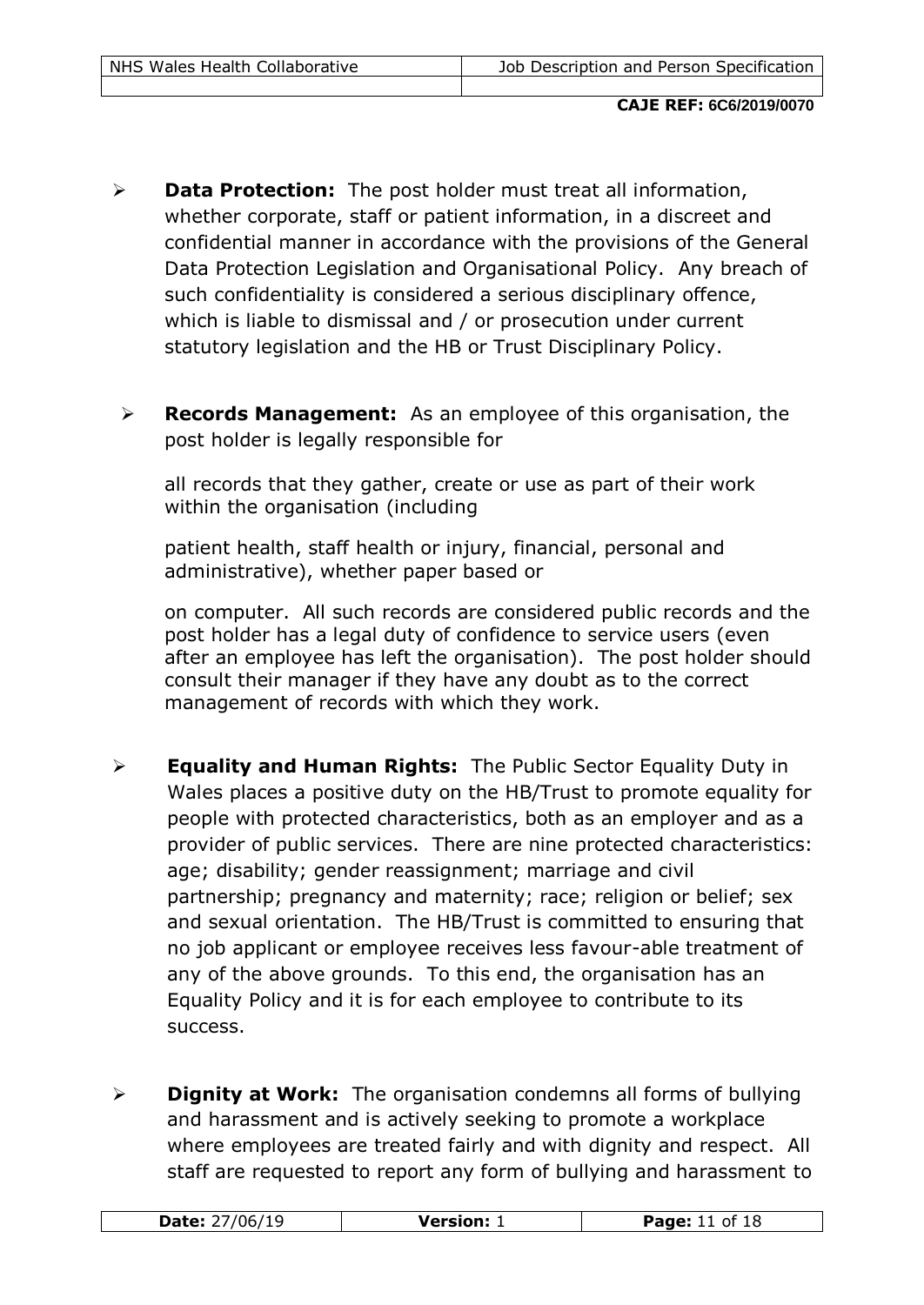their Line Manager or to any Director of the organisation. Any inappropriate behaviour inside the workplace will not be tolerated and will be treated as a serious matter under the HB/Trust Disciplinary Policy.

- **DBS Disclosure Check:** In this role you will have indirect contact with\* patients/service users/ children/vulnerable adults in the course of your normal duties. You will therefore be required to apply for a Criminal Record Bureau Standard Disclosure Check as part of the HB/Trust's pre-employment check procedure.
- $\triangleright$  If the post holder does not require a DBS Disclosure Check, delete as appropriate.
- **Safeguarding Children and Adults at Risk:** The organisation is committed to safeguarding children and adults at risk. All staff must therefore attend Safeguarding Children & Adult training and be aware of their responsibilities under the All Wales Procedures.
- **EXECTE: Infection Control:** The organisation is committed to meet its obligations to minimise infections.

All staff are responsible for protecting and safeguarding patients, service users, visitors and employees against the risk of acquiring healthcare associated infections. This responsibility includes being aware

of the content of and consistently observing Health Board/Trust Infection Prevention & Control Policies and Procedures.

- **No Smoking:** To give all patients, visitors and staff the best chance to be healthy, all Health Board/Trust sites, including buildings and grounds, are smoke free.
- **Flexibility Statement:** The duties of the post are outlined in this Job Description and Person Specification and may be changed by mutual agreement from time to time.

| Date:<br>1 L | Varcion: | יממכּם<br>ΤO |
|--------------|----------|--------------|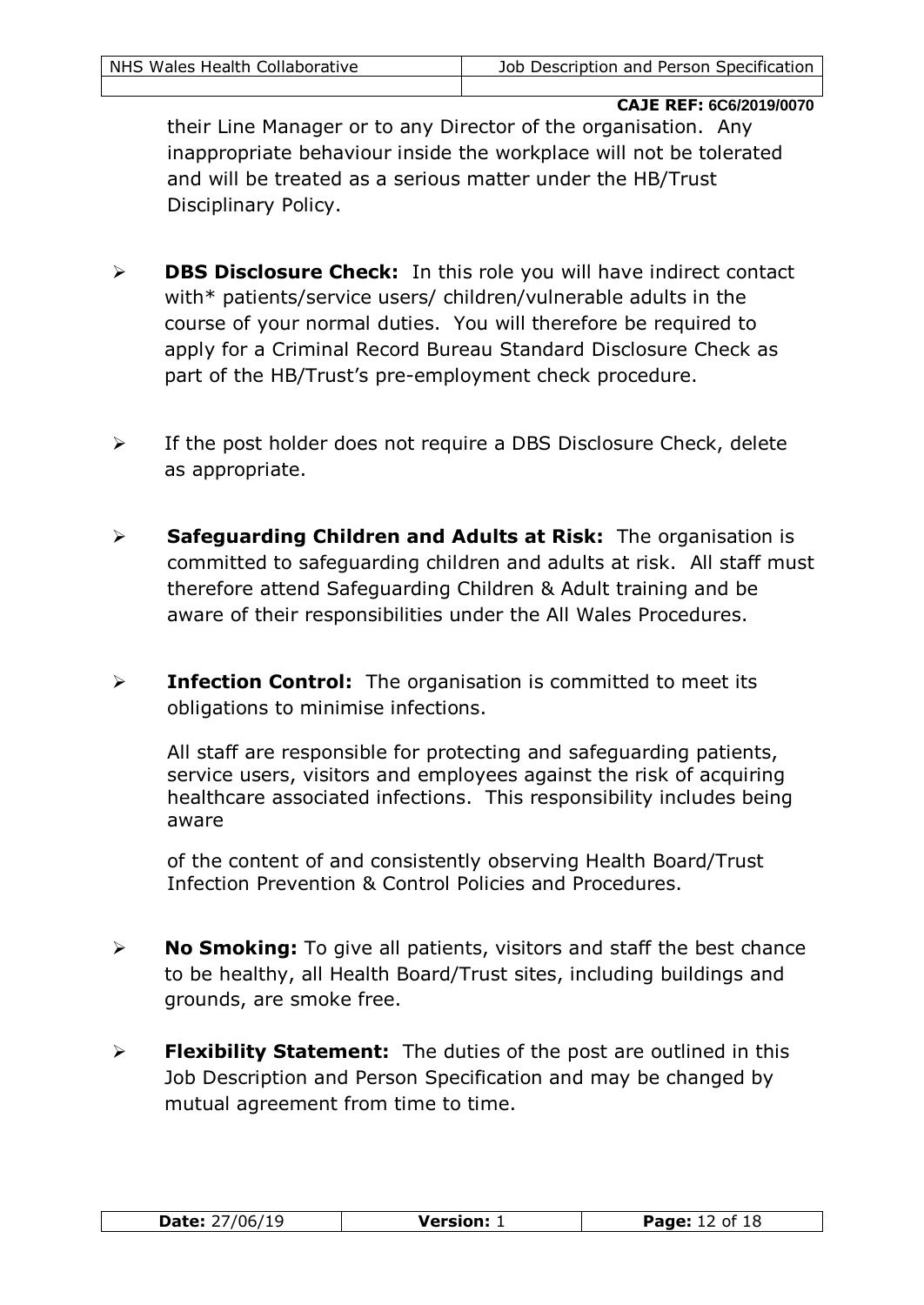# **Date post approved:**

#### **Date advertised:**

| ۸۲/۱۲/<br>Date: | Version: | f 18<br>Page: |
|-----------------|----------|---------------|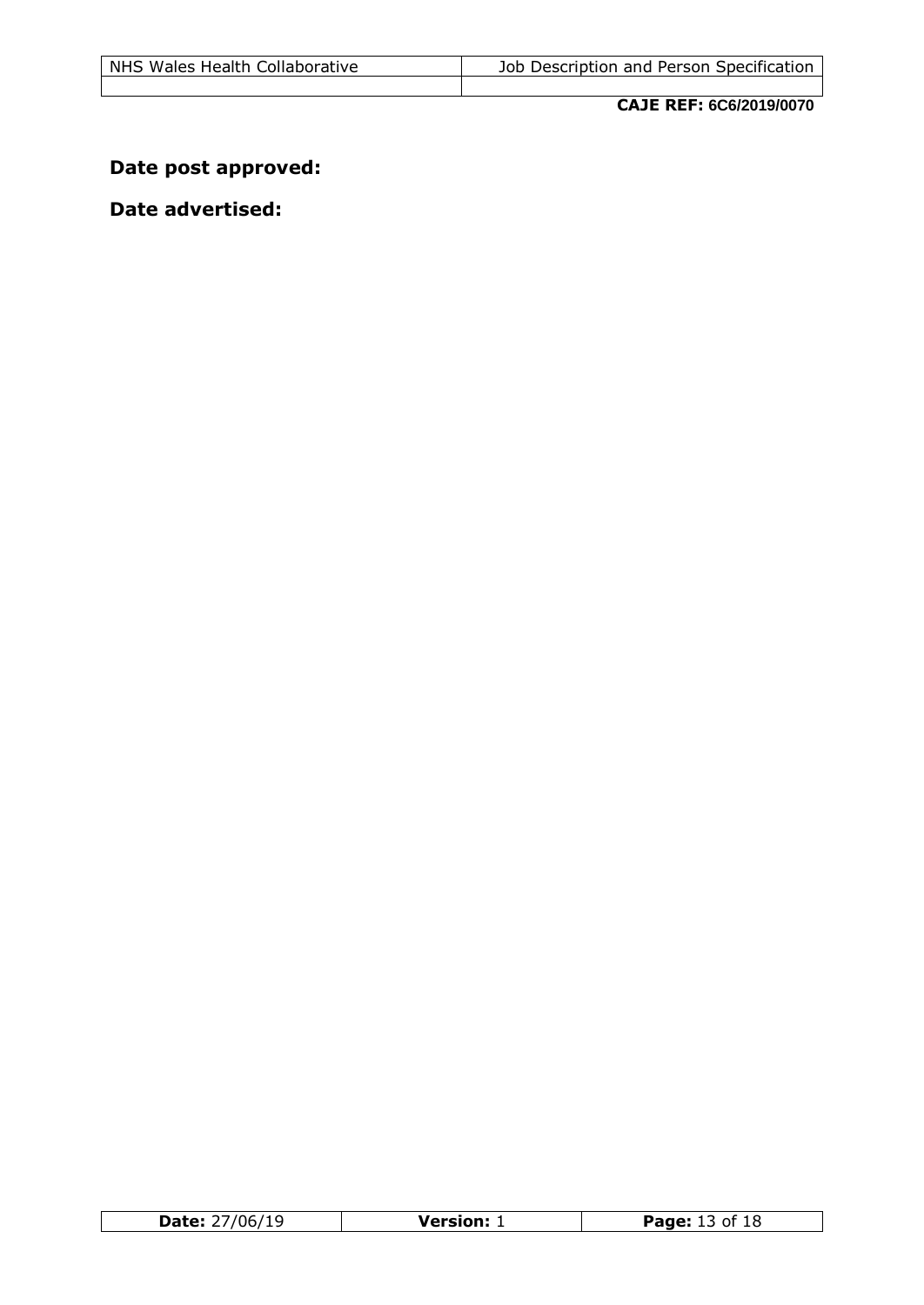# **Person Specification**

| <b>ATTRIBUTES</b>                     | <b>Essential</b>                                                                                                                                                                                                                                                                                                                                                                                | <b>Desirable</b>                                                                                                                                                                                                                                                                                                                                           | <b>Method of Assessment</b>                                                                |
|---------------------------------------|-------------------------------------------------------------------------------------------------------------------------------------------------------------------------------------------------------------------------------------------------------------------------------------------------------------------------------------------------------------------------------------------------|------------------------------------------------------------------------------------------------------------------------------------------------------------------------------------------------------------------------------------------------------------------------------------------------------------------------------------------------------------|--------------------------------------------------------------------------------------------|
| Qualifications<br>and/or<br>Knowledge | <b>Educated to relevant Masters</b><br>$\bullet$<br>Degree level or equivalent<br>experience<br>Appropriate demonstrable<br>$\bullet$<br>experience (e.g. experience<br>working in a similar<br>environment).<br>Demonstrate working<br>$\bullet$<br>knowledge of Microsoft Office<br>packages. ECDL Level 2, or<br>equivalent.                                                                 | • Registered PPM Professional -<br>PRINCE2, MSP or AGILE<br>Thorough knowledge and<br>understanding of suicide and<br>self-harm prevention<br>Understanding of legislation<br>and national police related to<br>mental health and well-being<br>Demonstrate use of<br>Wordpress                                                                            | <b>Application Form</b><br>$\bullet$<br>Interview<br>$\bullet$<br>Certificate<br>$\bullet$ |
| Experience                            | Management experience in a<br>$\bullet$<br>senior role including staff<br>management<br>Experience of successfully<br>$\bullet$<br>leading and implementing<br>projects / programmes at a<br>national level.<br>Expertise in delivering project<br>$\bullet$<br>and programme management<br>services and tailoring<br>methodologies to suite the<br>local environment<br>Experience of managing | • Working in either an NHS<br>/social care/criminal justice/<br>relevant third sector<br>environment<br>• Knowledge of different models<br>of inter-agency working<br>relating to suicide and self-<br>harm prevention<br>Experience of the health,<br>criminal justice and social care<br>systems<br>• Experience of engagement<br>with people with lived | <b>Application Form</b><br>$\bullet$<br>Interview<br>$\bullet$<br>Certificate<br>$\bullet$ |

| Date:<br>$\overline{\phantom{a}}$<br>--<br>$\overline{\phantom{0}}$ | 'arcian:<br>SIVII.<br>. | <b>Daga</b> i<br>--<br>7аое.<br>TO |
|---------------------------------------------------------------------|-------------------------|------------------------------------|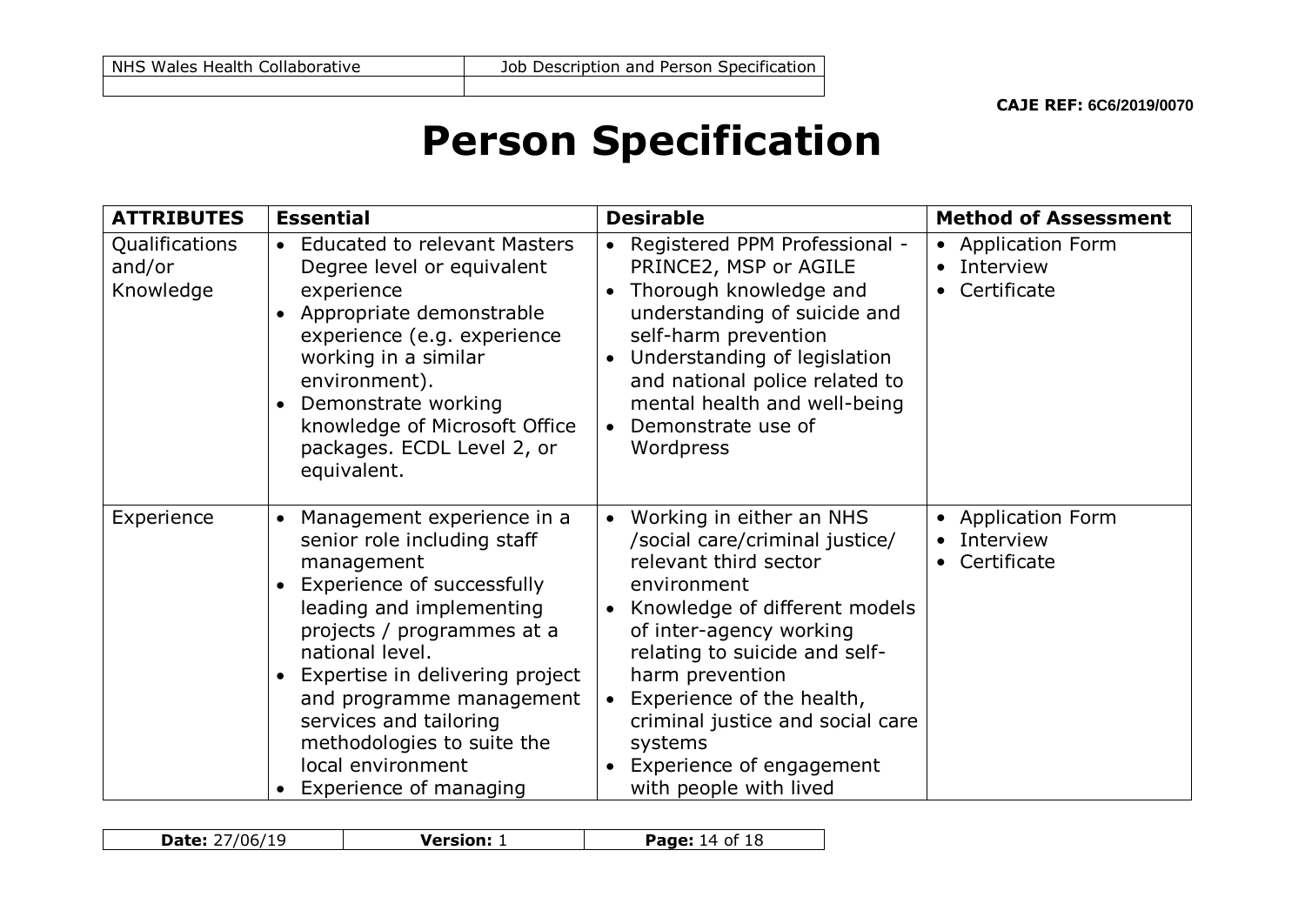NHS Wales Health Collaborative Job Description and Person Specification

|  |  | <b>CAJE REF: 6C6/2019/0070</b> |  |
|--|--|--------------------------------|--|
|--|--|--------------------------------|--|

|                                  | budgets.<br>Experience of working with a<br>$\bullet$<br>wide range of stakeholders as<br>part of a multi-agency<br>programme of work<br>Experience of successfully<br>leading and implementing<br>project driven change<br>management                                                                                                                                                                                                                                                                                                                                                                                                                        | experience<br>Understanding of the<br>commissioning and funding<br>processes and the ability to<br>apply this in a multi-agency<br>context.<br>$\bullet$ |                                                     |
|----------------------------------|---------------------------------------------------------------------------------------------------------------------------------------------------------------------------------------------------------------------------------------------------------------------------------------------------------------------------------------------------------------------------------------------------------------------------------------------------------------------------------------------------------------------------------------------------------------------------------------------------------------------------------------------------------------|----------------------------------------------------------------------------------------------------------------------------------------------------------|-----------------------------------------------------|
| Aptitude and<br><b>Abilities</b> | Ability to communicate highly<br>$\bullet$<br>complex technical concepts<br>and analysis effectively to<br>different organisations and<br>audiences; including formal<br>presentations, complex<br>reports e.g. Board level,<br>senior officers, councillors<br>Demonstrate an ability to<br>$\bullet$<br>provide, receive and record<br>both routine and highly<br>complex communications,<br>electronically, orally and<br>written.<br>Ability to overcome barriers<br>$\bullet$<br>associated with conveying<br>highly complex technical<br>information to a non-technical<br>audience.<br>Ability to organise, plan and<br>prioritise a complex strategic | Understanding of the equality<br>and diversity issues and the<br>ability to apply this in the<br>context of suicide prevention                           | <b>Application Form</b><br>Interview<br>Certificate |

| 'ባ6.<br>Date:<br>ם י | Version: | $+18$<br>of. |
|----------------------|----------|--------------|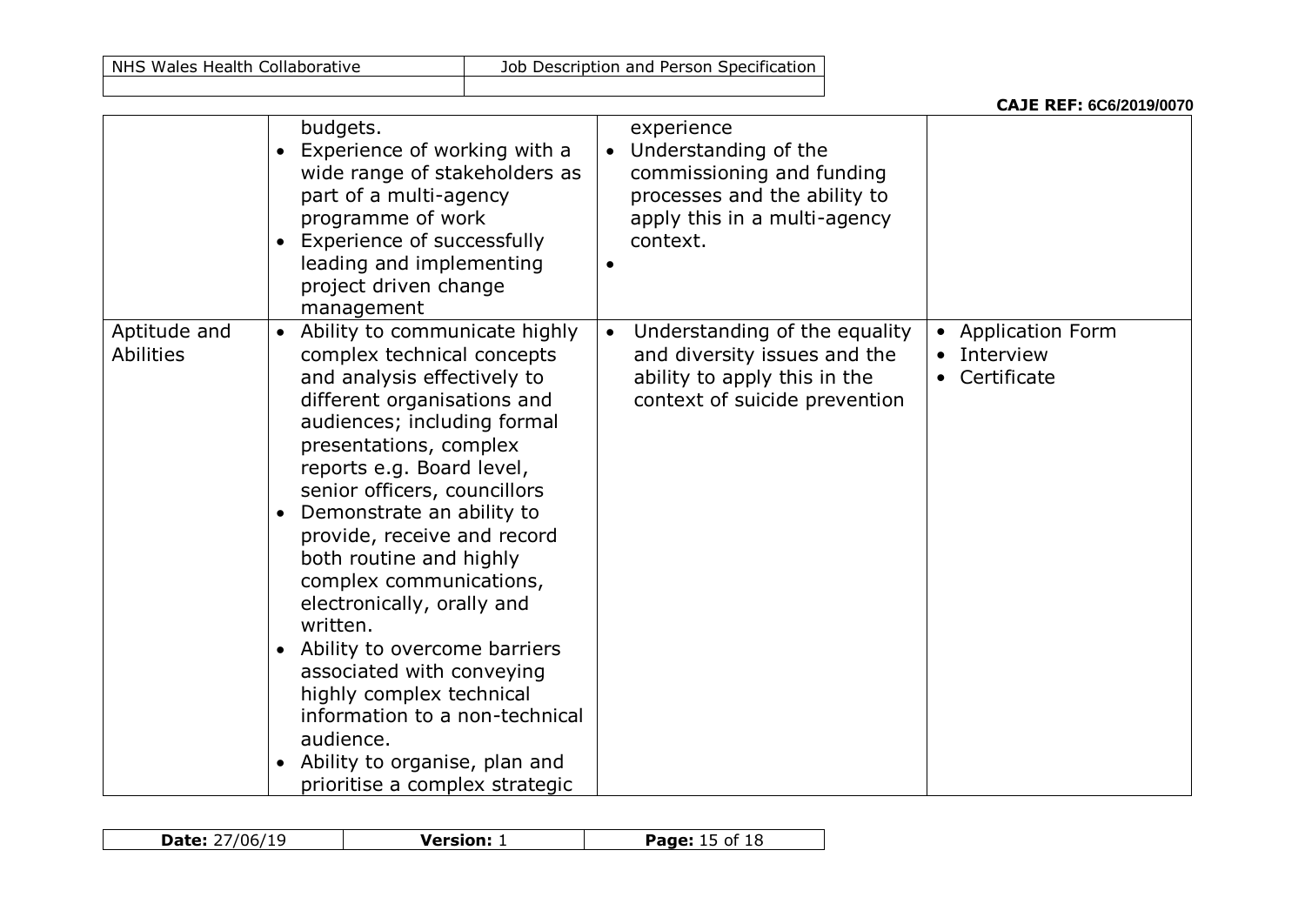|                                                                                                                                                                                                                                                                                                                                                                                                                                     |                                | CAJE REF: 6C6/2019/0070 |
|-------------------------------------------------------------------------------------------------------------------------------------------------------------------------------------------------------------------------------------------------------------------------------------------------------------------------------------------------------------------------------------------------------------------------------------|--------------------------------|-------------------------|
| programme to meet<br>appropriate deadlines typically<br>involving other<br>disciplines/organisations.<br>Ability to work closely with<br>$\bullet$<br>people in other disciplines and<br>form professional working<br>relationships<br>Demonstrate an ability to<br>carry out analysis,<br>interpretation and comparison<br>of complex change<br>management and service<br>improvement training issues,<br>and to act as an expert  |                                |                         |
| To present and showcase<br>$\bullet$<br>achievements and progress of<br>the programme / Portfolio<br>Ability to communicate<br>$\bullet$<br>effectively across different<br>levels of an organisation.<br>• Ability to develop and<br>maintain effective working<br>relationships with team<br>members and other staff<br>Can demonstrate initiative,<br>$\bullet$<br>creativity, flexibility and a<br>personal ethos of continuous |                                |                         |
|                                                                                                                                                                                                                                                                                                                                                                                                                                     | reference point<br>improvement |                         |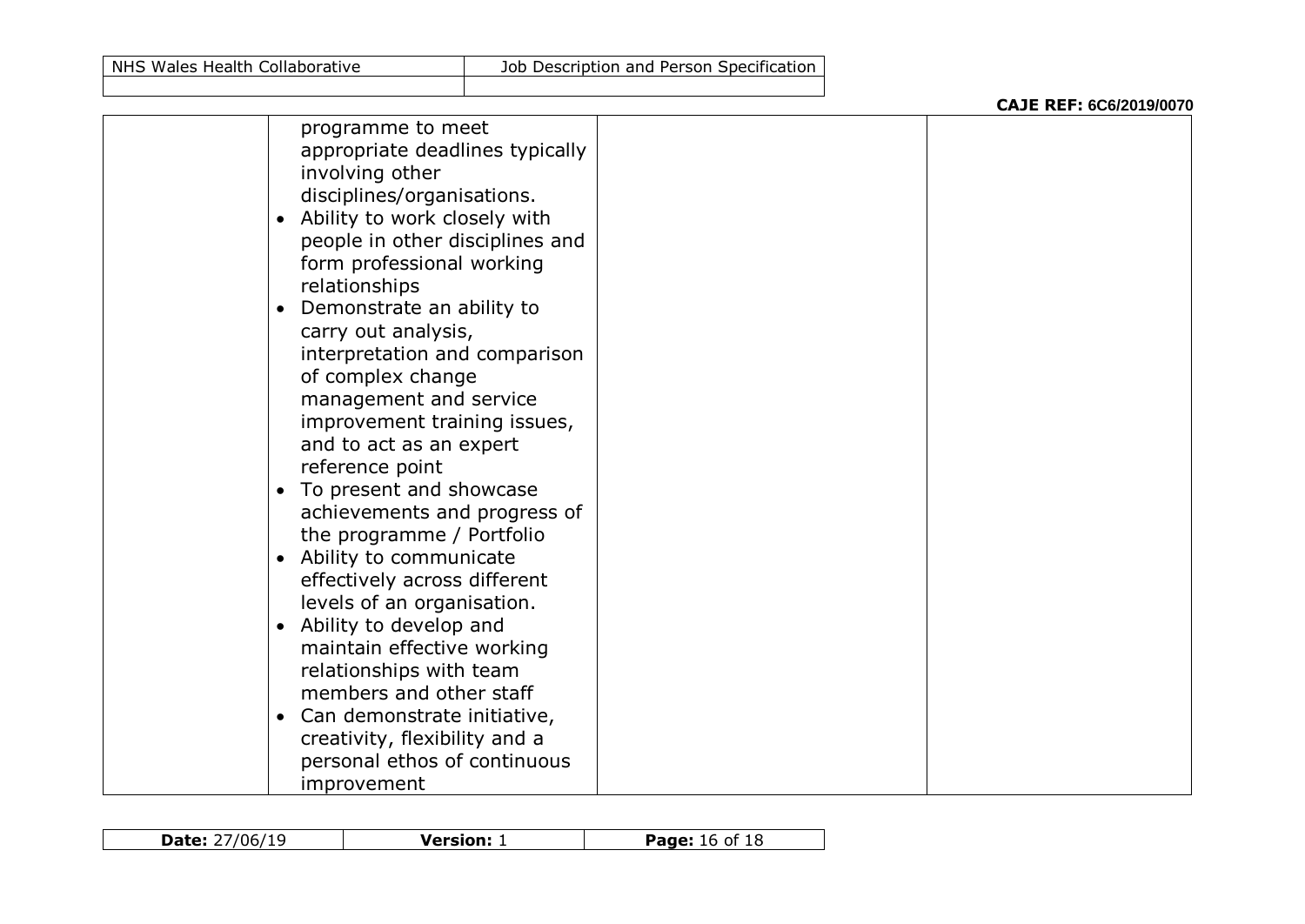|                        |                                                                                                                                                                                                                                                                                                                                                                                                                                                                                  | CAJE REF: 6C6/2019/0070                        |
|------------------------|----------------------------------------------------------------------------------------------------------------------------------------------------------------------------------------------------------------------------------------------------------------------------------------------------------------------------------------------------------------------------------------------------------------------------------------------------------------------------------|------------------------------------------------|
|                        | • Show an ability to gain an<br>understanding of other<br>professionals 'problem solving'<br>requirements.<br>• Ability to focus, concentrate<br>and accurately complete tasks<br>within given timeframes whilst<br>dealing with unscheduled<br>interruptions e.g., changing<br>priorities<br>• Ability to manage an<br>improvement programme<br>across organisations<br>• Ability to translate strategy<br>into action<br>• Ability to work to deadlines<br>and under pressure. |                                                |
| Personal<br>attributes | • Flexible to meet the needs of<br>the service.<br>• Able to act independently,<br>decisively and effectively in<br>leading a programme<br>• Ability to watch and listen to<br>and interpret key messages<br>and respond appropriately<br>• Able to effectively and<br>appropriately deal with<br>criticism and challenging<br>people and situations.                                                                                                                            | • Application Form<br>Interview<br>Certificate |

| 7/06,<br><b>Date:</b> 27<br>u | Version: | $\cdot$ 18<br>Page:<br>Οİ |
|-------------------------------|----------|---------------------------|